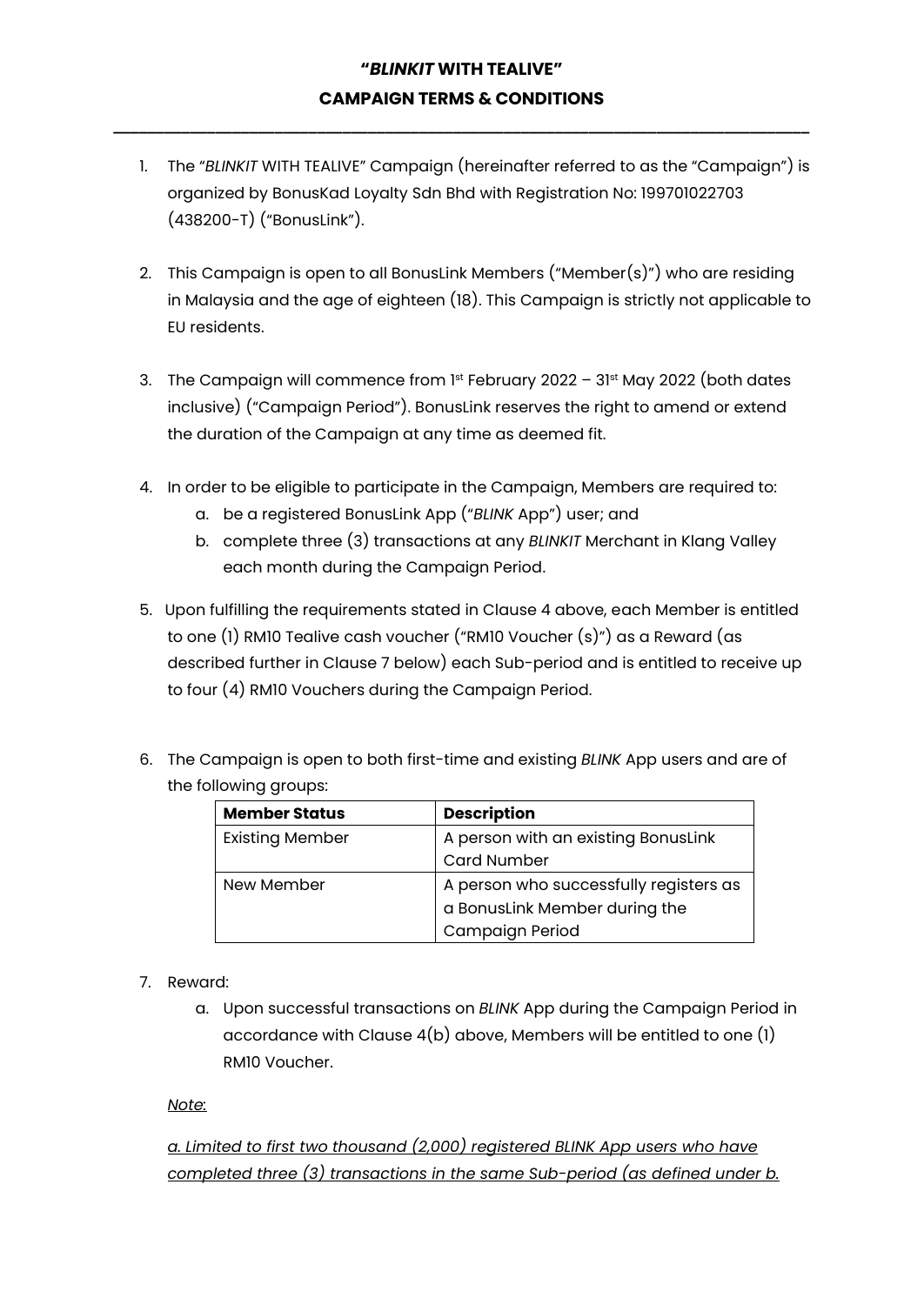**\_\_\_\_\_\_\_\_\_\_\_\_\_\_\_\_\_\_\_\_\_\_\_\_\_\_\_\_\_\_\_\_\_\_\_\_\_\_\_\_\_\_\_\_\_\_\_\_\_\_\_\_\_\_\_\_\_\_\_\_\_\_\_\_\_\_\_\_\_\_\_\_\_\_\_\_\_\_\_\_\_\_**

*below), on a first come, first served basis only. Members will receive a notification within the BLINK App to claim the RM10 Voucher(s).*

*b. The four (4) Sub-periods for entitlement of the Reward shall be segregated as follows:*

| <b>Month</b> | <b>Period of entitlement for Reward</b>      | <b>Entitlement</b>   |
|--------------|----------------------------------------------|----------------------|
| Sub-period 1 | Jan 31st 2022 to Feb 28th 2022               | One (1) RM10 Voucher |
|              | Sub-period 2   Mar 1st 2022 to Mar 31st 2022 | One (1) RM10 Voucher |
| Sub-period 3 | Apr 1st 2022 to Apr 30th 2022                | One (1) RM10 Voucher |
| Sub-period 4 | May 1st 2022 to May 31st 2022                | One (1) RM10 Voucher |

- 8. Members are entitled to earn BonusLink Points at a BonusLink Points structure of RM4 spend to 1 BonusLink Point, inclusive of cash voucher value. For avoidance of doubt, if the transaction value is RM10 and Member utilizes a RM7 Tealive cash voucher ("RM7 Voucher") to set-off and uses *BLINKIT* for the remaining RM3, the total transaction value of RM10 is entitled for BonusLink Points on round up basis.
- 9. For each transaction, BonusLink Points will be credited within two (2) business days from the transaction date.
- 10. In the event of any disputes in relation to transactions made through *BLINK* App, BonusLink reserves the right to refuse the request for refund made by members. Any approved refund request made by members will be resolved within 7 business days from the date of the request lodged.
- 11. In the event that the cash voucher value is higher than the transaction value, the remaining value will be deemed as utilized and will not be returned to Members. This transaction will still be deemed as qualified and shall be considered as one (1) transaction during the Campaign Period.
- 12. Upon completing three (3) transactions within the same Sub-period, Members will receive a notification within the *BLINK* App to claim the RM10 Voucher. Each Tealive cash voucher is transferrable to other *BLINK* App users.

*Note: Members will receive the push notification within ten (10) business days after month end.*

13. Members have the option to utilize one (1) RM7 Voucher or RM10 Voucher to set-off their transactions during the Campaign Period. Redemption of Tealive cash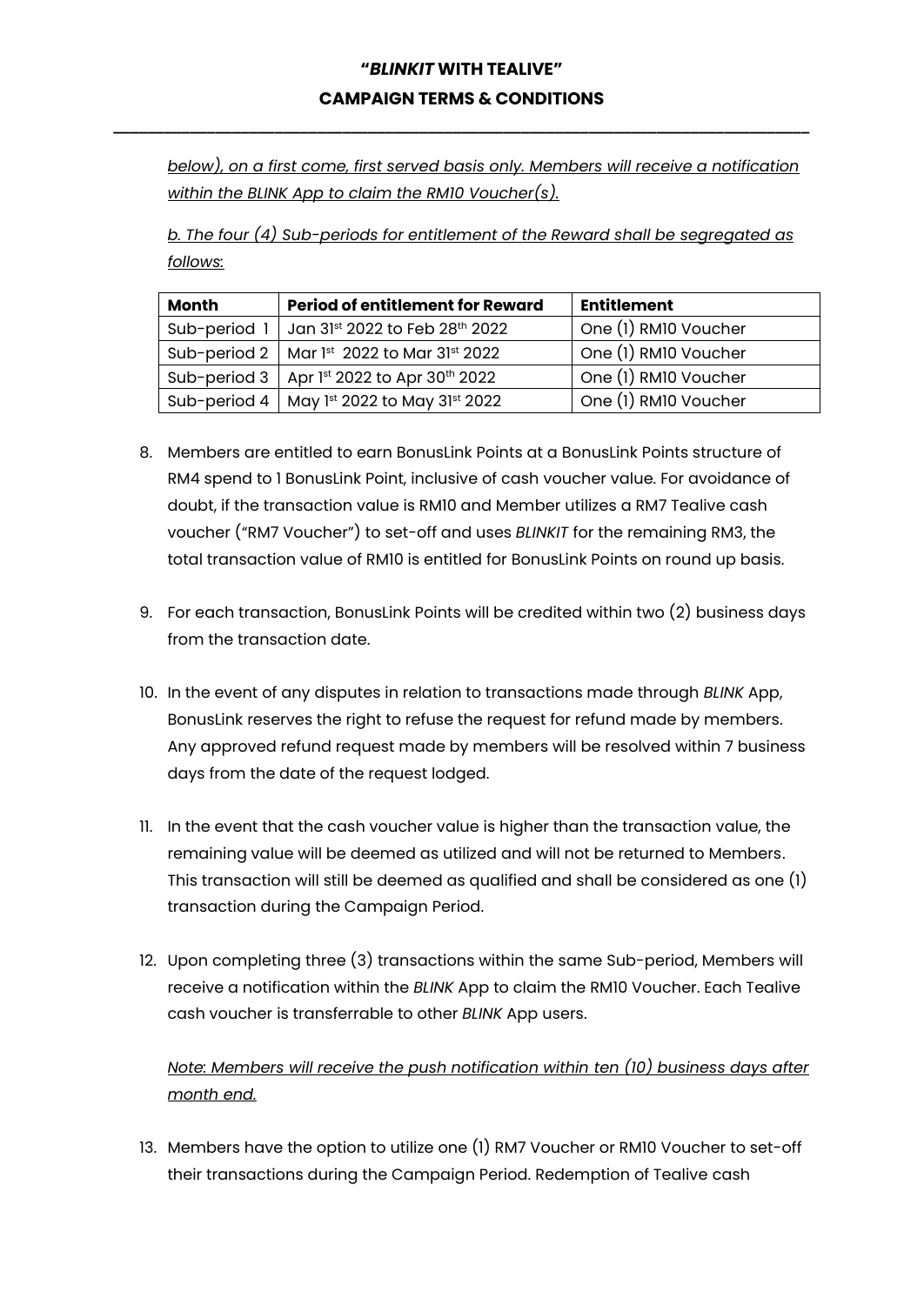**\_\_\_\_\_\_\_\_\_\_\_\_\_\_\_\_\_\_\_\_\_\_\_\_\_\_\_\_\_\_\_\_\_\_\_\_\_\_\_\_\_\_\_\_\_\_\_\_\_\_\_\_\_\_\_\_\_\_\_\_\_\_\_\_\_\_\_\_\_\_\_\_\_\_\_\_\_\_\_\_\_\_**

voucher is ONLY valid in-store subject to the T&Cs. Note: Please refer to the full terms and conditions for Tealive vouchers in *BLINK* App.

- 14. Each Tealive cash voucher is valid for single use or one (1) transaction only. Members can redeem unlimited quantity of the Tealive cash vouchers from *BLINK* App.
- 15. Expired Tealive cash voucher will be placed in "My Wallet Expired".
- 16. Members will not be entitled to any BonusLink Points for any transaction completed via BonusLink card. All transactions must be completed via *BLINK* App.
- 17. All Tealive cash vouchers are non-assignable, non-exchangeable for cash in part or full, non-returnable and/or non-refundable.
- 18. Loob Holding Sdn Bhd reserves the right to amend and/or cancel the RM10 Voucher at any time. For enquiries or assistance, please contact BonusLink Member Services Centre at +603-7626 1000 or Tealive Customer Support at +6012-289 8581.

#### **General Terms & Conditions**

- 1. By participating in this Campaign, Members are deemed to have read, understood and agreed to be legally bound by the Terms and Conditions of this Campaign as stated herein and any additional Terms and Conditions stipulated by BonusLink from time to time (as may be applicable) including all decisions of BonusLink in all matters without limitation or qualification related thereto.
- 2. By participating in this Campaign, Members expressly agree and consent to BonusLink (and any third party authorized by BonusLink) to use Members' personal details including Members' names and photographs for publicity purposes and for the purposes of this Campaign. In the event that Members do not consent to the use of any of Members' personal data including photographs, please notify BonusLink of the same immediately upon notification to claim any Reward. Failure to provide consent will render Members' entry disqualified from the Campaign. All personal data provided by Members in the Campaign will be updated unto Members' BonusLink Accounts. Any personal data used by BonusLink will be in compliance with the Personal Data Protection Act 2010 as indicated in BonusLink's Membership Terms and Conditions stated in BonusLink's platform.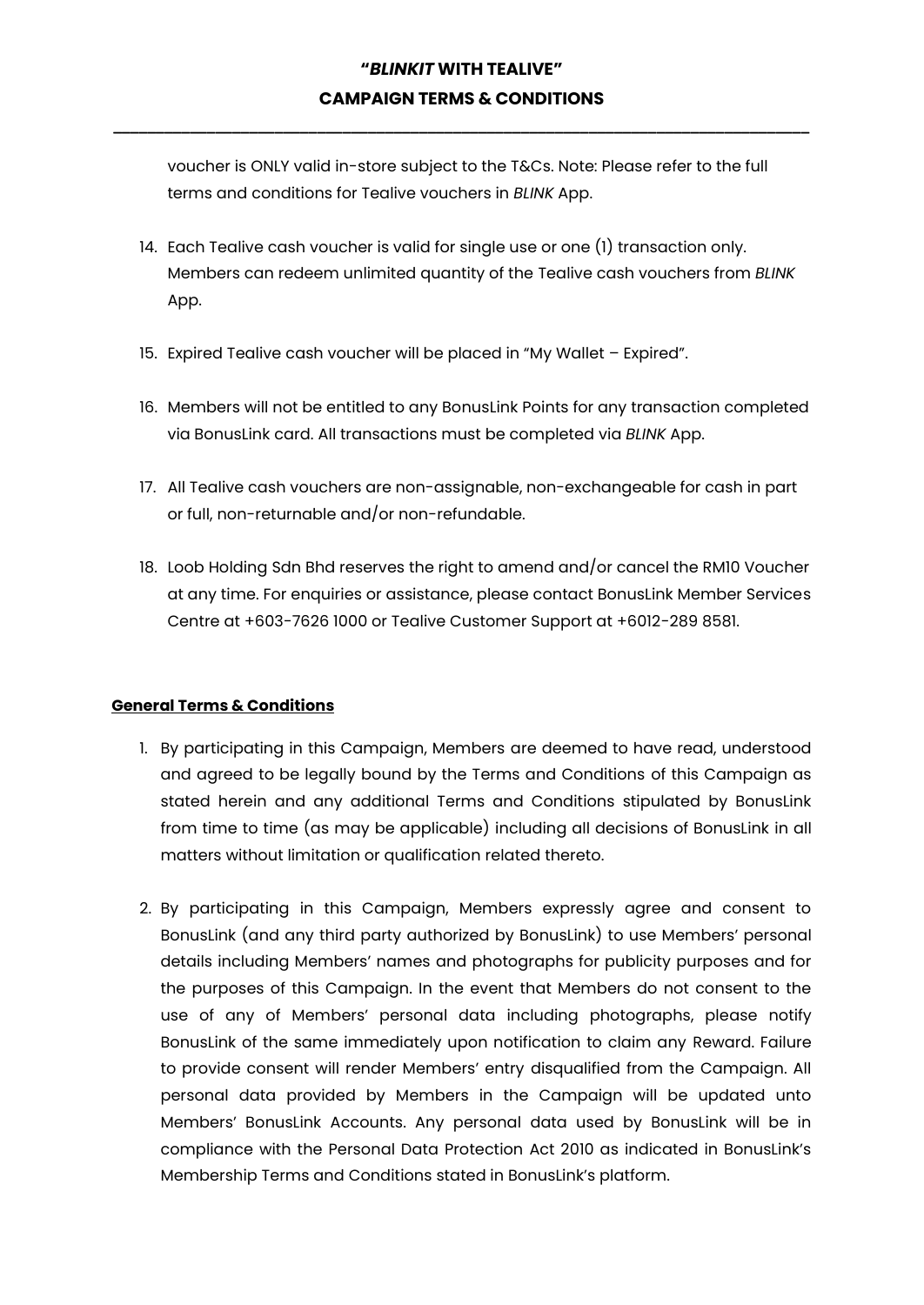**\_\_\_\_\_\_\_\_\_\_\_\_\_\_\_\_\_\_\_\_\_\_\_\_\_\_\_\_\_\_\_\_\_\_\_\_\_\_\_\_\_\_\_\_\_\_\_\_\_\_\_\_\_\_\_\_\_\_\_\_\_\_\_\_\_\_\_\_\_\_\_\_\_\_\_\_\_\_\_\_\_\_**

- 3. All BonusLink's decisions on all matters including but not limited to the eligibility of the Members and/or Campaign mechanics for this Campaign or in the event of any dispute shall be final and binding and no correspondence or appeals shall be entertained.
- 4. BonusLink reserves the absolute right, at any time, to verify the validity of any successful transactions and/or eligible Members at any point in time.
- 5. Retrospective claims by Members for the award of BonusLink Points will not be entertained. Any request by Members to provide their BonusLink Card Number and/or to be eligible for BonusLink Points after exiting the dedicated page in *BLINK* app will not be entertained. Only Members who fulfill the Campaign Terms and Conditions shall be eligible for the award of BonusLink Points.
- 6. BonusLink reserves the absolute right to revise the BonusLink Points to be awarded from time to time without any prior notice to any party including but not limited to the Members.
- 7. BonusLink reserves the right at its sole discretion to disqualify any Member and/or to retract or forfeit the award of BonusLink Points from any Member if they believe the Member has (singularly or jointly with any other Member) undertaken fraudulent practice and/or activities to earn the BonusLink Points or undertaken any activities that are or may be harmful to this Campaign or to BonusLink.
- 8. BonusLink reserves the absolute right to cancel, terminate or suspend the Campaign with or without any prior notice and/or assigning any reason. For the avoidance of doubt, any cancellation, termination or suspension of the Campaign by BonusLink shall not entitle any party including but not limited to Members to any claim or compensation against BonusLink for any and all losses and/or damages suffered or incurred as a direct or indirect result of the act of cancellation, termination or suspension.
- 9. These Terms and Conditions contained herein, as the same may be amended from time to time, shall prevail over any inconsistent terms, conditions, provisions or representations contained in any other promotional and/or advertising materials for the Campaign. In the event of any conflict or inconsistency between the English